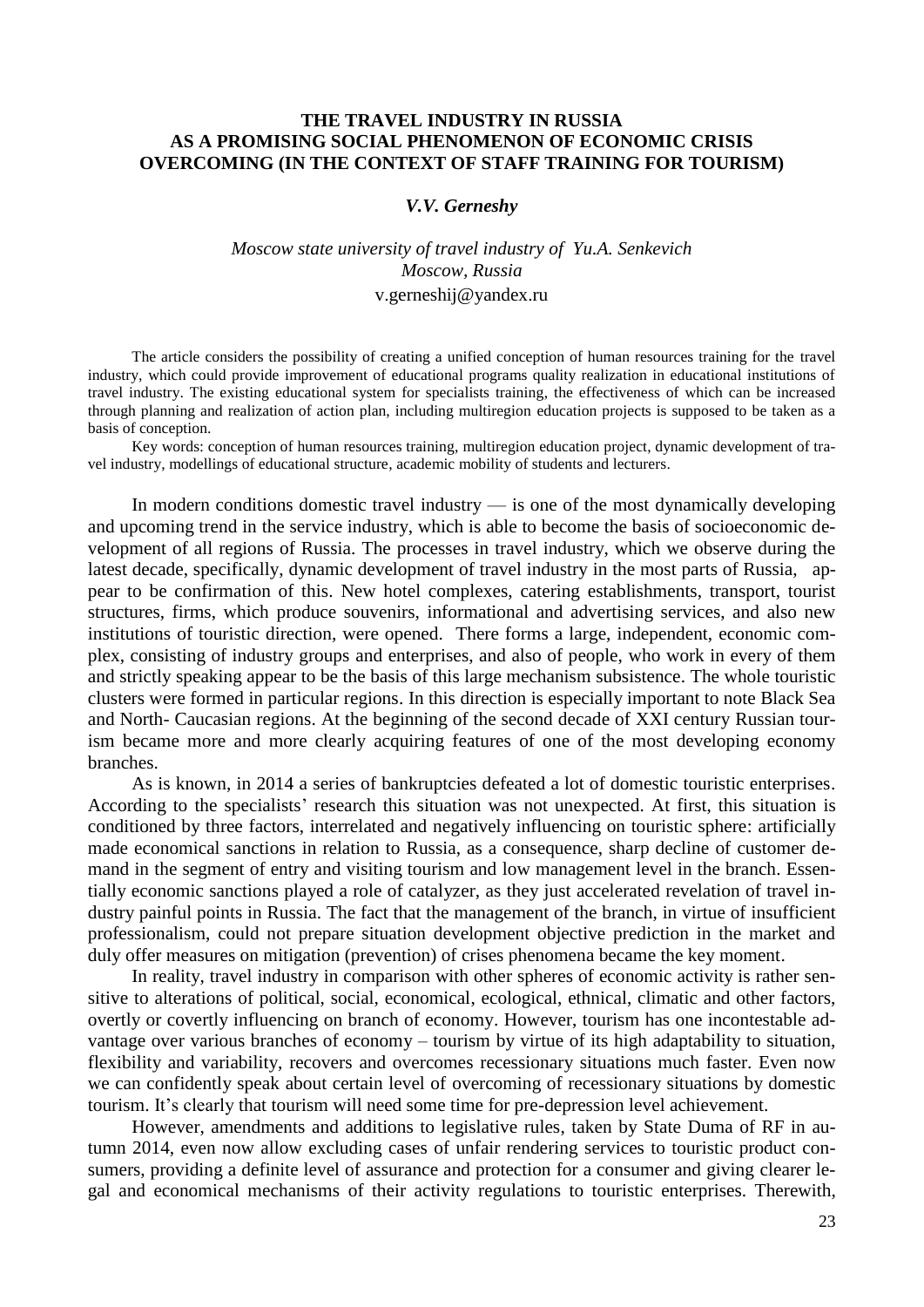training of highly professional specialists (managers), who are confidently capable to develop travel industry and ensure its economic security, is considered to be the most difficult thing under these circumstances.

It is well known that tourism is - a complex inter-industry and interdepartmental multi-mode system and simultaneously a unique social phenomenon. It coordinates needs in human interaction, development of person and mentality with criteria of social fairness, environment protection, revival of historical heritage, culture and art. Branch specificity predetermined quality characteristics, required from its workers – it is a creative person, competent, moral specialist with a constant aspiration to improve his skill. Besides, the given criteria can and must refer to specialists of all levels from waiter, barman, parlour-maid, guide, to administrators (managers of top echelon) of hotels, restaurants, tourist complexes and etc. New educational requirements in the sphere of travel industry in Russia are determined by that.

In the conception of long-term socioeconomic development of Russian Federation for the period until 2020 (order of the government of Russia from 17 of November 2008 № 1662-р) tourism is considered to be as significant constituent of innovative development of our country in longterm outlook, economically sound and environmentally safe branch of national economy. Natural diversity, history and culture of multinational Russia permit to develop practically all types of tourism. However, great touristic potential of the country is not used in full. According to the world tourist organization joint board estimates (UNWTO), Russia is capable to receive to 40 millions of foreign tourists in a year and it is able to enter in the top 10 ratings of the most attractive from the viewpoint of tourism countries. Changed socioeconomic relations determine new treatment of travel industry development that in its turn leads to severization of touristic specialists qualification requirements. Qualified human resources act as one of the key factors of business activity success in the travel industry. In many European countries organization, working in the sphere of tourism, cannot get license if all its personnel doesn't have special education. 
"The future of business, economy and government depends on what kind of young specialists will come to our enterprises and to presidence of the country", - said in one of his interviews the chairman of Russian rectors union, rector of MSU named after M.V.Lomonosov Victor Sadovnichy.

Alteration dynamics of travel industry, including, branch calls, which we observe nowadays, requires scientific understanding and processes substantiation, taking place in travel industry, creation of touristic human resources symmetrical system as high, so middle professional education.

On one side, knowledge specialization in travel industry makes training of touristic human resources as work, requiring a serious working out, understanding of thin agreement of education programs, long and strong practical training of students. On the other side, development rates of touristic technologies offer the counter challenge – to prepare multifunctional workers on the basis of new educational programs, based on multidisciplinary approach to education in reasonably short terms. Specificity of human resources training for travel industry is determined by diversity of knowledge and skills, which every specialist in this sphere should have. Besides knowledge on general methodology of travel catering, he should have knowledge of production method of concrete services, in other words knowledge on dining service technologies, hotel service technologies, freight service technologies, tourist sightseeing technologies. Also deep knowledge and skills on introduction of informational processes and new technologies in the whole spectrum of offered touristic services are also need. As experience of the latest years showed, it is very important to train a specialist for the work in quickly changing economic conditions. These specialists should have professional competences of work in crisis situations (these competences are especially needed now – in the period of gradual overcoming the crisis) [3].

Staff training – is a topical issue, which is very acute for factory manager of the travel industry. Currently we have a situation where graduates of Russian specialized educational institutions do not fully meet the professional requirements of the international standards. It is well known that the modern tourist market, with its highly competition, needs in highly professional personnel, able to adapt to rapidly changing conditions, crisis situations in the industry, owning the advanced knowledge, skills and experience, catching the fast change of technology industry. In addition to general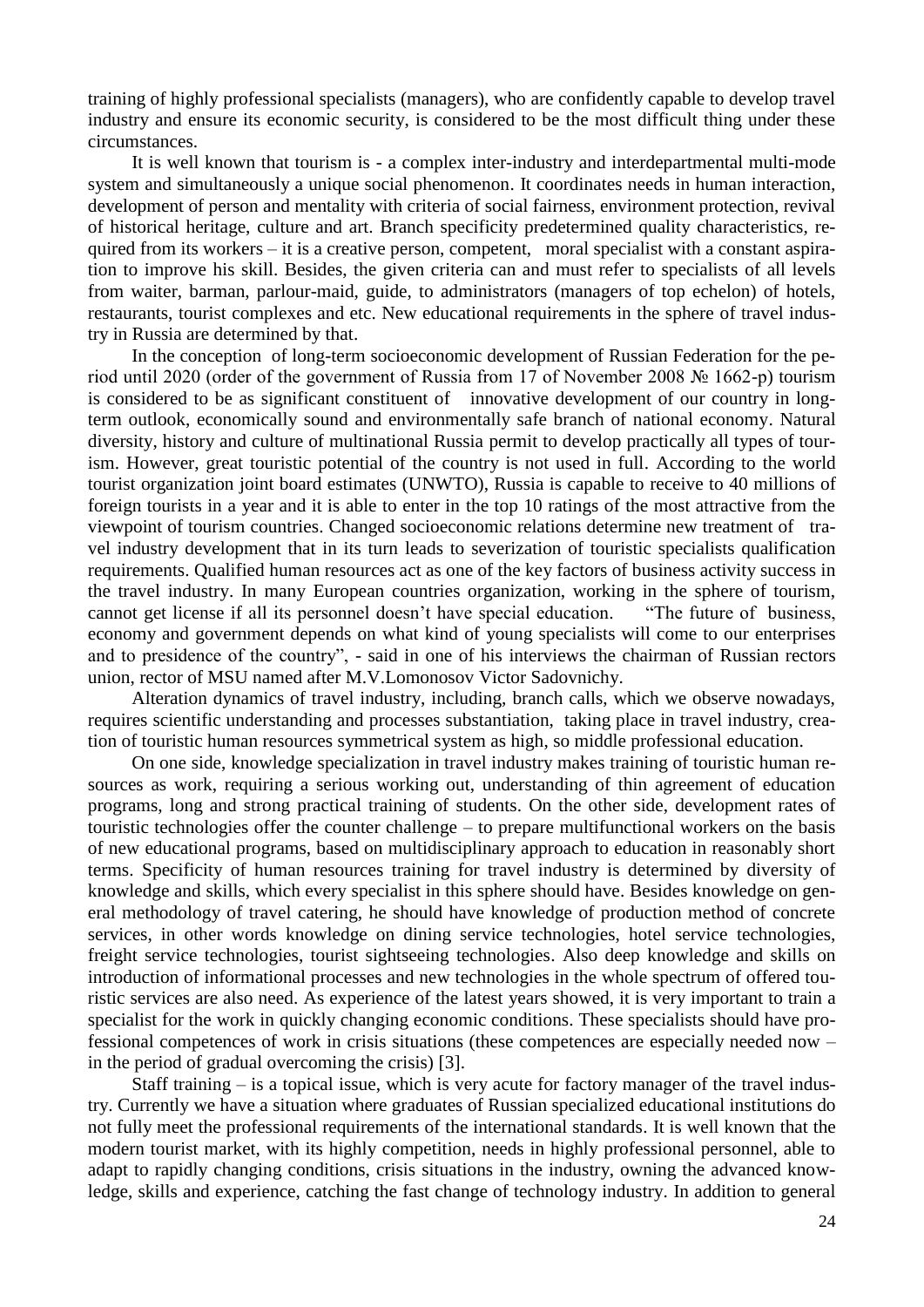and special knowledge, employers now expect from the young specialists of travel industry presence of certain professional competences, without mentioning such obligatory skills as using of computer, knowledge of foreign languages, ability to work in a group and effectively represent results of own labor and oneself. [1]. The main complaint of employers to educational institutions – is a separation of knowledge, obtained by young professionals, from the practice of the travel industry. It can manifest in different ways – as in inefficiency to qualitatively perform official duties, so in the psychological unpreparedness to realias of everyday practical activity of travel industry enterprises, to the management by junior staff, to the norms of behavior in the business environment.

Under these conditions, qualitative implementation of the modern professional tourist education model is appeared to be one of the actual problems of travel industry professional institutions. The root of the matter lies in the understanding of qualification requirements and professional competences, required to tourism sphere specialists. The contradiction lies in the different representations about specialist functions of educational institutions lecturers and employers. According to the experts, the effective implementation of all problem solving variants is possible only with the active participation of the business community in the branch specialists professional training. The importance of cooperation of the education system and industry is also confirmed in the report of the European Commission EU, which declared industries as "full partners in the learning process". Unfortunately, the tourist business community, which "consumes" the graduates, did not clearly formulate the order. Requirements of the travel industry have not been evident for the educational institutions yet. That is why many of our actions toward each other occur spontaneously, and cooperation mechanisms are for the present in the process of development. One can only speak about the effectiveness of the tourism educational system in Russia if the employers act as a qualified customer in the labor and educational services market. Entire structure of the issue as a whole (how many bachelors, magisters should prepare educational institution) should be subordinated to the employer requirements and finally to travel industry, that is why multi variation is necessary for this.

Under these circumstances, it can be affirmed that the existing system of specialists education training for the tourism enterprises is not enough effective. Experts note a few key issues of personnel training for travel industry [4]:

• certain retard of the professional education content from country and labor market requirements, from world tourist market development tendencies, that evokes discontent of domestic employers and reduces the competitive ability of human resources training system for travel industry;

• structure and volume balance violation of the staff training, which do not meet real labor market requirements one can bring the following: travel industry educational institutions, according to the various estimations, graduate 1,5-2 times more specialists with higher education and 2-3 times less specialists with intermediate vocational education and nonprofessional occupations, than travel industry needs;

• the absence of the clearly defined qualifications and also the personnel order quantity for specialists training for travel industry enterprises from the customer side;

• absence of the monitoring requirements of the travel industry institutions in specialists of various profile;

• excessive academicism of profile higher education under the obvious practical skills and knowledge deficit, that leads to the significant abruption between branch requirements and offer from the educational institutions side. Higher school does not always quickly react to the forming situation according to the personnel training for travel industry;

• a significant need for qualified teaching staff, related to the absence of system involvement of travel industry workers to teaching;

• inefficiency of practical and pregraduation training passing of the students. This is conditioned by the fact that branch enterprises for the most part do not accept specialists and do not give them possibility to apply their theoretical knowledge in the real conditions.

It's evidently that it's impossible to provide innovative development and branch competitiveness without radical changes of the staff training system for travel industry, without providing proper quality and effectiveness, flexibility and dynamism, without its correspondence to labor market,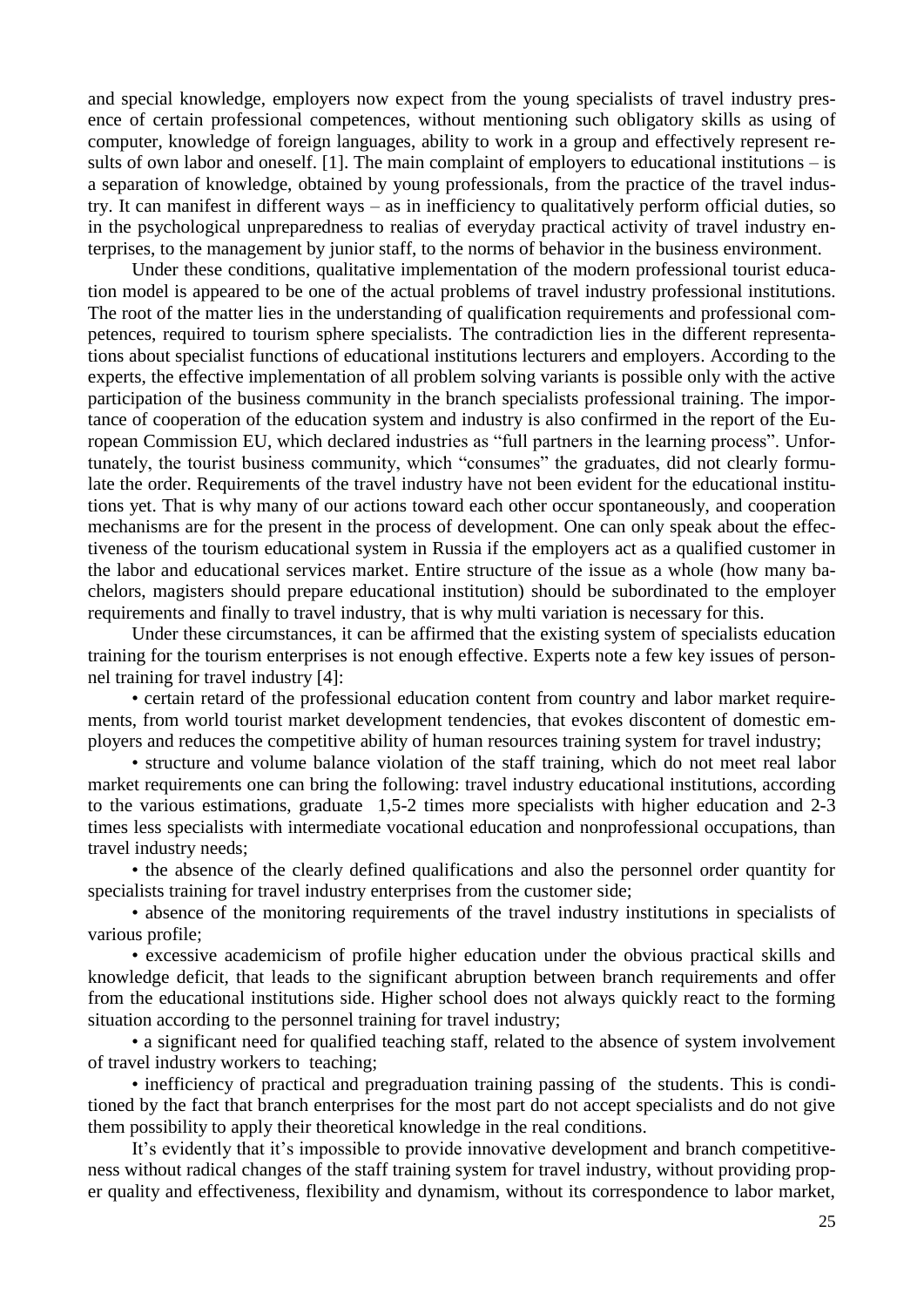without general and continuous promotion of human resources professional level.

There is a need for complex scientific investigations in order to create a unified concept of human resources training for travel industry, which would let more qualitatively train specialists of different levels for the work in the travel industry [3]. The basis of the concept should compose the existing educational training specialists system, effectiveness of which can be advanced by means of planning and realization of the following events:

• analysis of the real market demand for specialists of travel industry;

• content continuity of general, vocational and higher education;

• developments and implementation of professional service standards entire system for all subdivisions of travel industry, on the basis of which it is necessary to create educational standards;

• developments of unified qualifications for specialists training in the travel industry sphere;

• modelling of the educational structure and formation of its content by means of educational thematic plans and courses educational programs development, entering into model educational structure of travel industry;

• unity of studied technical, technologic, and other processes, creation of integrated educational courses on their basis;

• replacements of reproductive educational methods by productive and problem-research methods;

• improvement of professional training development, rational distribution of theoretical and practical trainings, towards growth of the last-mentioned;

• qualitative organization of practical training on the enterprises of travel industry;

• mass attraction of travel industry sphere workers to the teacher activity for staff training;

• effective use of human resources, material resources of travel industry base enterprise in educational sphere;

• close cooperation with business in order to enlarge research investigations networks for knowledge accumulation, innovations stimulation and supplying of new technologies fast promoting in the travel industry market;

• appliance of creative abilities development efficient modes in the processes of professional orientation formation on personal values, requirements;

• implementation of the new educational forms (distance learning, net education), improvement of already known (retraining of licensed graduates, advanced training);

• introduction into the travel industry staff training, as an obligatory element of – students and lectures academic mobility not only with foreign countries , but also with domestic educational institutions that will allow to contribute to more penetrative understanding of qualifications regional systems and educational results.

Realization of the above mentioned events in modern conditions is effectually accomplished during the educational programs development that will permit to take into account all human resources training peculiarities for the purpose of the further travel industry educational system efficiency upgrading. In this context, arranging of stable and regular academic mobility between travel industry educational institutions of Moscow and Black Sea basin is appeared to be highly perspective. Besides, this mobility can be not only in the form of generally accepted exchange between students and lecturers, but also within the framework of joint educational projects realization. Realization of large, long-term multiregion educational project, covering as capital, so regional and foreign educational institutions of Black Sea basin, is considered to be perspective. SAEI HPE MSUTI named after Yu. A. Senkevich has an experience of similar projects realization. Presently, practicaloriented educational project on personnel training for hotel complexes is successfully realized. The project is realized by the university in collaboration with German chamber of commerce and industry and chain of hotels IHG. Four years have passed since the beginning of the project, and it confirmed its high effectiveness that all sides, involved into project, mark. The management of the institute considers possibility of joint educational projects realization with educational institutions of Black Sea basin as the next stage of the project activity development. We believe that such cooperation can be mutually beneficial for all sides that will permit them to strengthen their positions in